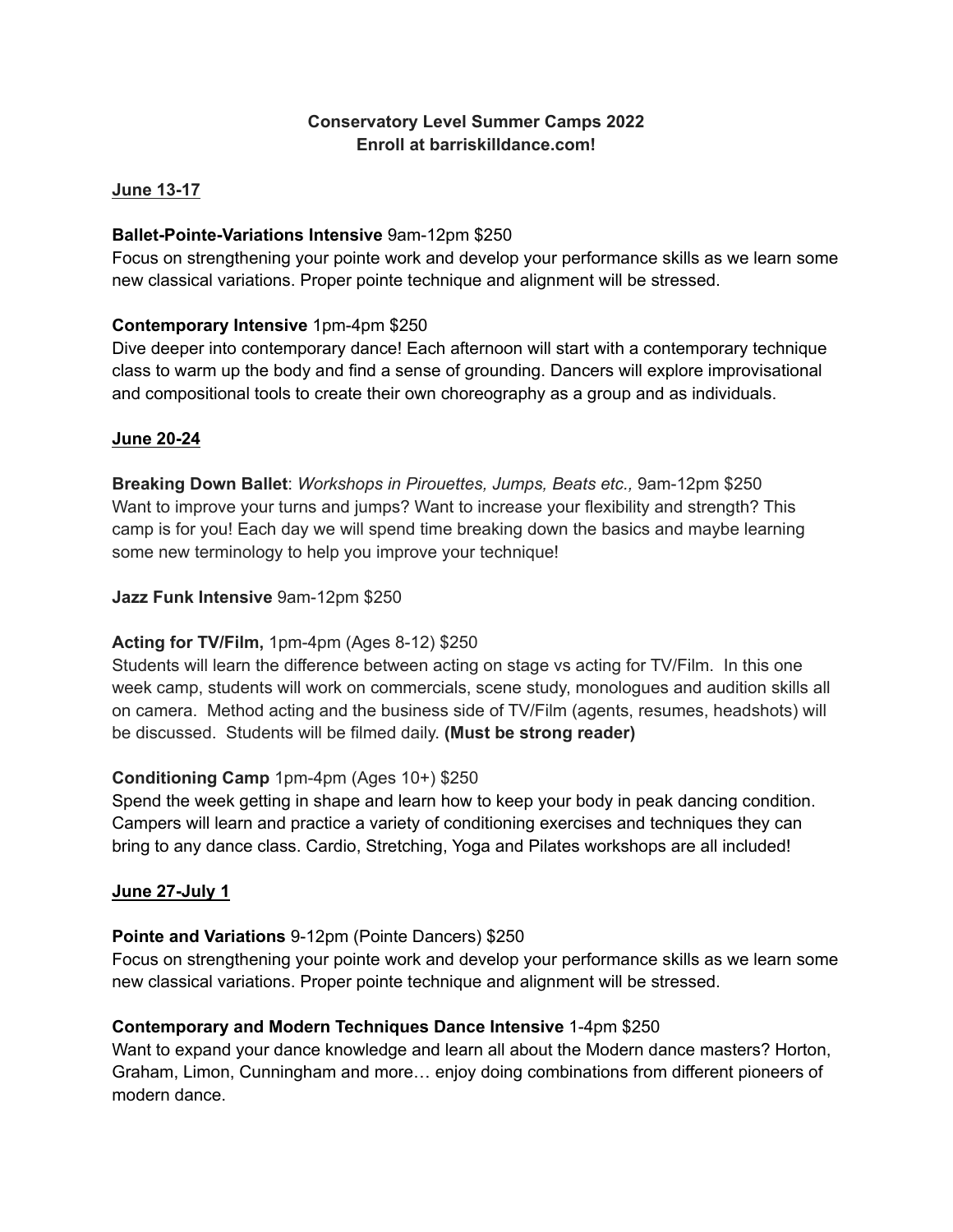## **Masters of Tap** 1pm-4pm (ages 10+) \$250

Did you know tap is one of the only dance forms that was actually created in America? Thanks to a mixing of cultures, tap dance was born! Dancers will take time to understand where tap dance comes from and why it's so important to honor those who paved the way for us. We will spend time learning the timeline of tap dance in America, as well as learning historically important choreography handed down through generations.

## **July 11-15**

## **Leaps and Turns** 1-4pm (Ages 11+) \$250

Do you want to strengthen your leaps and turns? Dancers will work on balance, flexibility and using your plie for better technique. You will work on strengthening your leaps and turns in center work, across the floor and in choreo combinations. This is a high intensity camp with stretch & recovery on Tuesday and Thursday. Conservatory Level Students.

## **July 18-22**

## **A Study of NeoClassical/Balanchine Styles** 9am-12pm Perel \$250

## **Improv/Comp** 1pm-4pm (Ages 10+) \$250

Dive deeper into your individual dancing style with guided improvisation and composition! Dancers will explore improvisational and compositional tools to discover and cultivate their dancing nuances (and habits!) then create their own choreography individually and as groups.

## **Commercial Dance Intensive** 1-4pm (Ages 12+) \$250

In this Commercial Dance Bootcamp we will be learning cutting edge choreography similar to performance styles of Janet Jackson, Britney Spears, Beyonce, and many more. We will also put a large focus on performance quality and discuss the audition process and potential commercial dance career paths. \*\*will learn how to dance in heels (age appropriately) with parental consent//combat boots are a good alternative for those who do not feel comfortable with heels\*\*

## **July 25-29**

## **Contemporary Ballet Intensive** 9am-12pm \$250

Blend your love for ballet and contemporary with this fun intensive. Whether you are en pointe or not, you will be sure to excel in this camp. Dancers will spend most of the day dancing, but they will also have short contemporary ballet history lessons and learn about choreographers and dancers in this camp.

## **Contemporary Jazz Intensive** 1-4pm \$250

Contemporary combines with jazz to give you this choreography-heavy intensive. Students will combine their ballet, jazz and contemporary knowledge in this dynamic intensive..